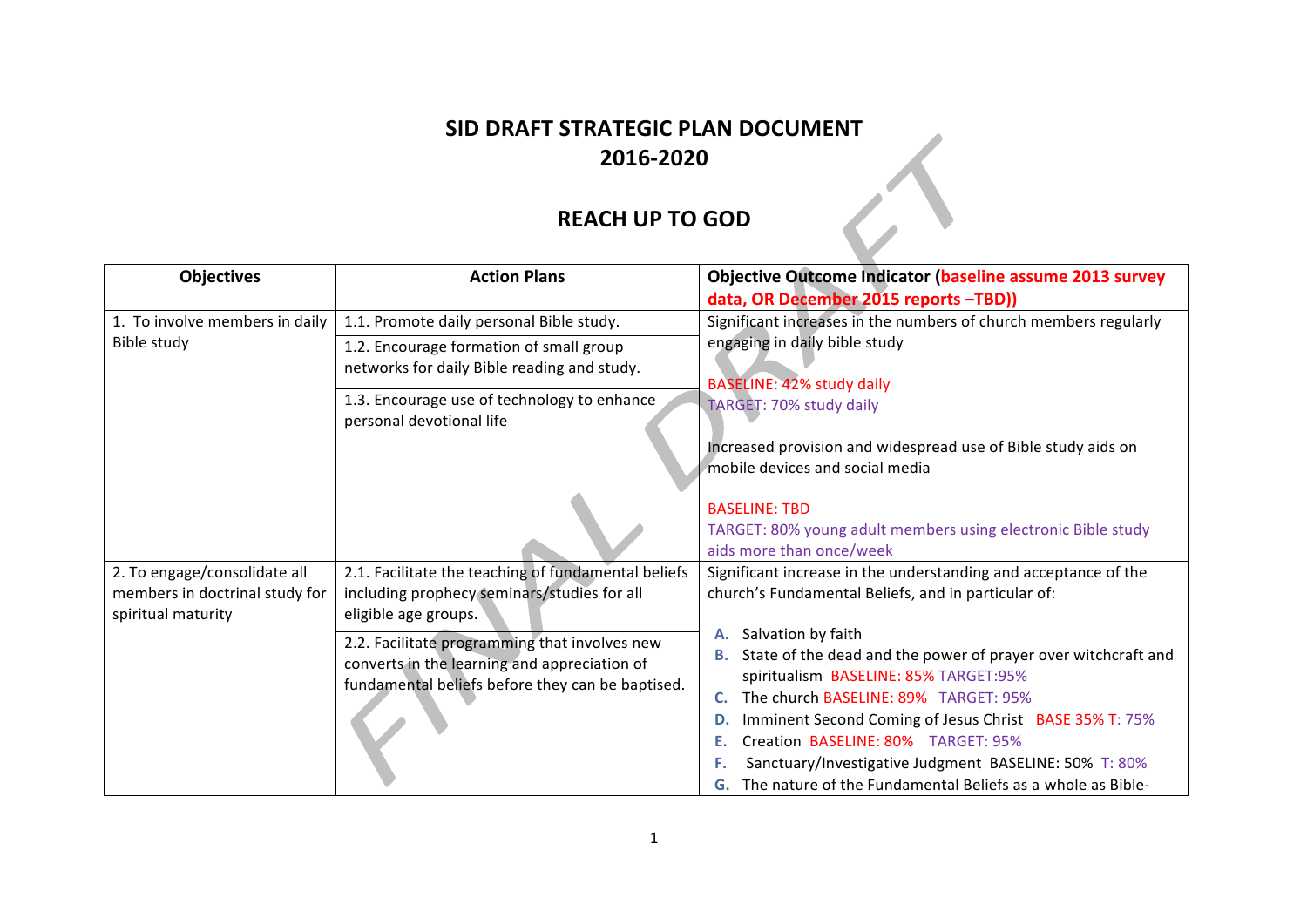|                                                                                                                  |                                                                                                                                                                                                           | centered doctrines that reflect a loving, gracious God                                                                                                                                                                                                                                 |
|------------------------------------------------------------------------------------------------------------------|-----------------------------------------------------------------------------------------------------------------------------------------------------------------------------------------------------------|----------------------------------------------------------------------------------------------------------------------------------------------------------------------------------------------------------------------------------------------------------------------------------------|
|                                                                                                                  |                                                                                                                                                                                                           |                                                                                                                                                                                                                                                                                        |
| 3. To encourage all members<br>to understand Ellen White's                                                       | 3.1. Facilitate the accessibility of SOP writings to                                                                                                                                                      | Increased personal study of the writings of Mrs. E.G. White                                                                                                                                                                                                                            |
| counsel and prophetic ministry                                                                                   | all.<br>3.2. Facilitate SOP and church heritage seminars.                                                                                                                                                 | BASELINE: 18% DAILY TARGET: 50%                                                                                                                                                                                                                                                        |
|                                                                                                                  | 3.3. Promote the Believe His Prophets program.                                                                                                                                                            | Significantly increased availability of her writings and of information<br>about her impact and ministry through all possible avenues<br>including via mobile devices and on social media<br><b>BASELINE: TBD</b><br>TARGET: 75% of all SID institutions to have library corner/centre |
| 4. To increase the engagement<br>of church members in                                                            | 4.1. Promote prayer as a way of life.                                                                                                                                                                     | TARGET: 50% of all Unions to have a library corner/centre<br>Significant increase in numbers of church members reporting<br>regular engagement in prayer:                                                                                                                              |
| biblically authentic spiritual<br>practices                                                                      | 4.2. Promote regular reading and reflecting on<br>the life of Christ and other biblical themes.                                                                                                           | BASELINE: 53% pray several times a day<br>TARGET: 75% pray several times a day                                                                                                                                                                                                         |
| 5. To foster among pastors,<br>teachers, members, and<br>students in denominational<br>institutions, greater     | 5.1. Facilitate the use of church approved Bible<br>interpretation methods in institutions and local<br>churches.                                                                                         | Teaching that inspires students to study more deeply as shown<br>through a systematic examination of how Bible is taught in<br><b>Adventist schools</b>                                                                                                                                |
| appreciation for and insight<br>from a study of Scripture that<br>uses the historical-<br>grammatical method and | (The Historical-grammatical method is a method<br>of interpretation that upholds biblical inspiration<br>and the Historicist approach is a method of<br>interpreting prophecy that recognizes historical, | <b>KPI College Bible classes that successfully build confidence</b><br>in the Bible as divine revelation, trust in God, and commitment<br>to His mission                                                                                                                               |
| historicist approach to<br>interpretation, including the<br>understanding of prophecy                            | contemporary and future elements of prophecy)                                                                                                                                                             | <b>KPI</b> Seminary and post-seminary training that ensures pastors<br>demonstrate biblical scholarship that is faithful to the unique<br>Seventh-day Adventist understanding of the message and<br>mission of the remnant church                                                      |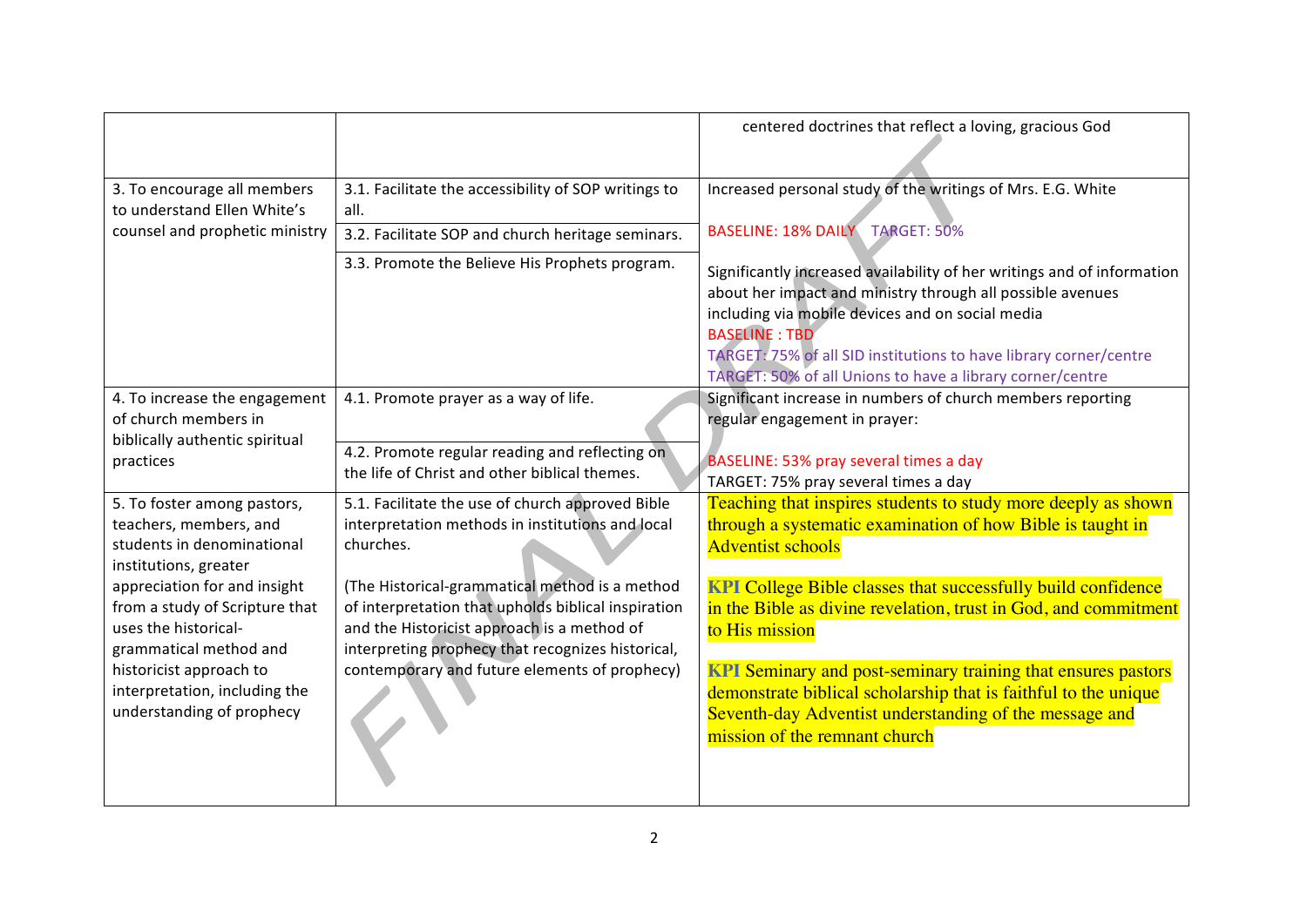| 6. To encourage church<br>members to adopt regular | 6.1. Promote family worship.                                                   | Significant increase in numbers of church members reporting<br>regular engagement in:                          |
|----------------------------------------------------|--------------------------------------------------------------------------------|----------------------------------------------------------------------------------------------------------------|
| patterns of worship                                | 6.2. Encourage regular attendance to mid-week<br>and Sabbath worship services. |                                                                                                                |
|                                                    |                                                                                | A. Family worship BASELINE: 33% daily TARGET:65% daily<br><b>B.</b> Corporate worship (Sabbath School/midweek) |
|                                                    |                                                                                | <b>BASELINE: TBD TARGET: 50%</b>                                                                               |
|                                                    |                                                                                |                                                                                                                |
|                                                    |                                                                                |                                                                                                                |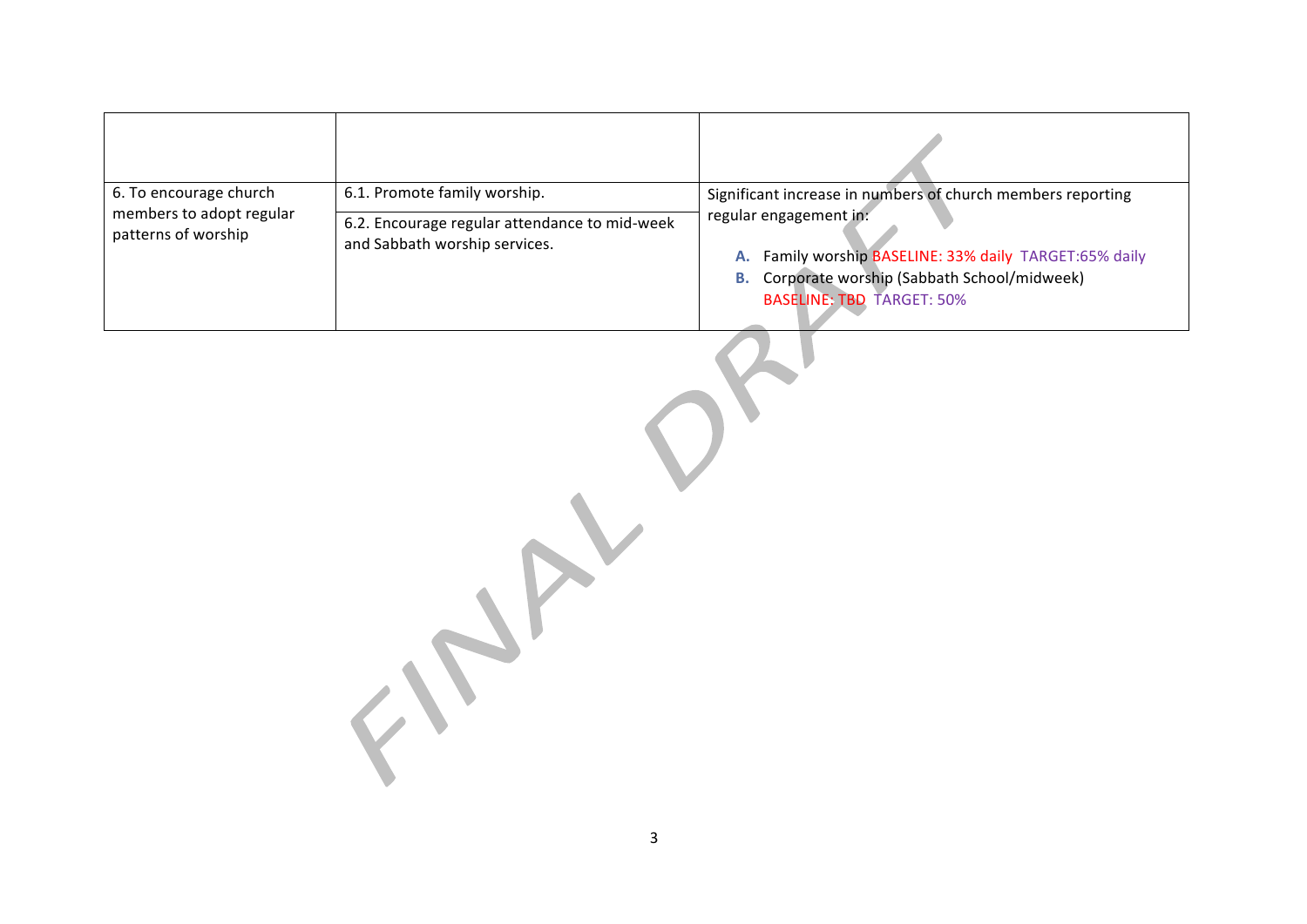## **REACH IN WITH GOD**

| <b>Objectives</b>                  | <b>Action Plans</b>                                                                              | <b>Objective Outcome Indicator</b>                                   |
|------------------------------------|--------------------------------------------------------------------------------------------------|----------------------------------------------------------------------|
| 1. To enhance unity and fellowship | 1.1. Promote programs that develop/enhance                                                       | Cross-cultural understanding and respect ship                        |
| among entities, church members     | unity and fellowship among people                                                                | <b>Survey to measure:</b>                                            |
| and families                       | 1.2. Promote team spirit at all levels                                                           | A: membership comfort level & sense of<br>respectability             |
|                                    | 1.3. Advocate appreciation for cross-cultural unity                                              |                                                                      |
|                                    | in diversity                                                                                     | Reduction in incidence of reported Pastor/church<br>officer conflict |
|                                    | 1.4. Facilitate the equipping of leaders at all levels                                           | <b>Baseline: TBD</b> Target:                                         |
|                                    | with conflict resolution and reconciliation skills                                               |                                                                      |
|                                    | 1.5. Advocate reduction in irreconcilable                                                        |                                                                      |
|                                    | differences                                                                                      |                                                                      |
| 2. To nurture believers in true    | 2.1 Facilitate membership audit                                                                  | Significant increase in unions utilizing the                         |
| discipleship                       |                                                                                                  | membership software fully including using data to                    |
|                                    | 2.2. Mainstream discipleship across departments                                                  | inform on members needing follow up                                  |
|                                    | 2.3. Reaffirm Fishers of Men                                                                     | Baseline: TBD Target: 90%                                            |
|                                    |                                                                                                  | Increased church-member involvement in service                       |
|                                    | 2.4. Facilitate the empowerment of members to<br>support the role of organizational structure in | in the church and community                                          |
|                                    | accomplishing mission                                                                            | Survey to determine percentage of members                            |
|                                    |                                                                                                  | involved in initiative in a given time                               |
|                                    |                                                                                                  | <b>KPI Each division and union has a designated</b>                  |
|                                    |                                                                                                  | Nurture and Retention coordinator and a Nurture                      |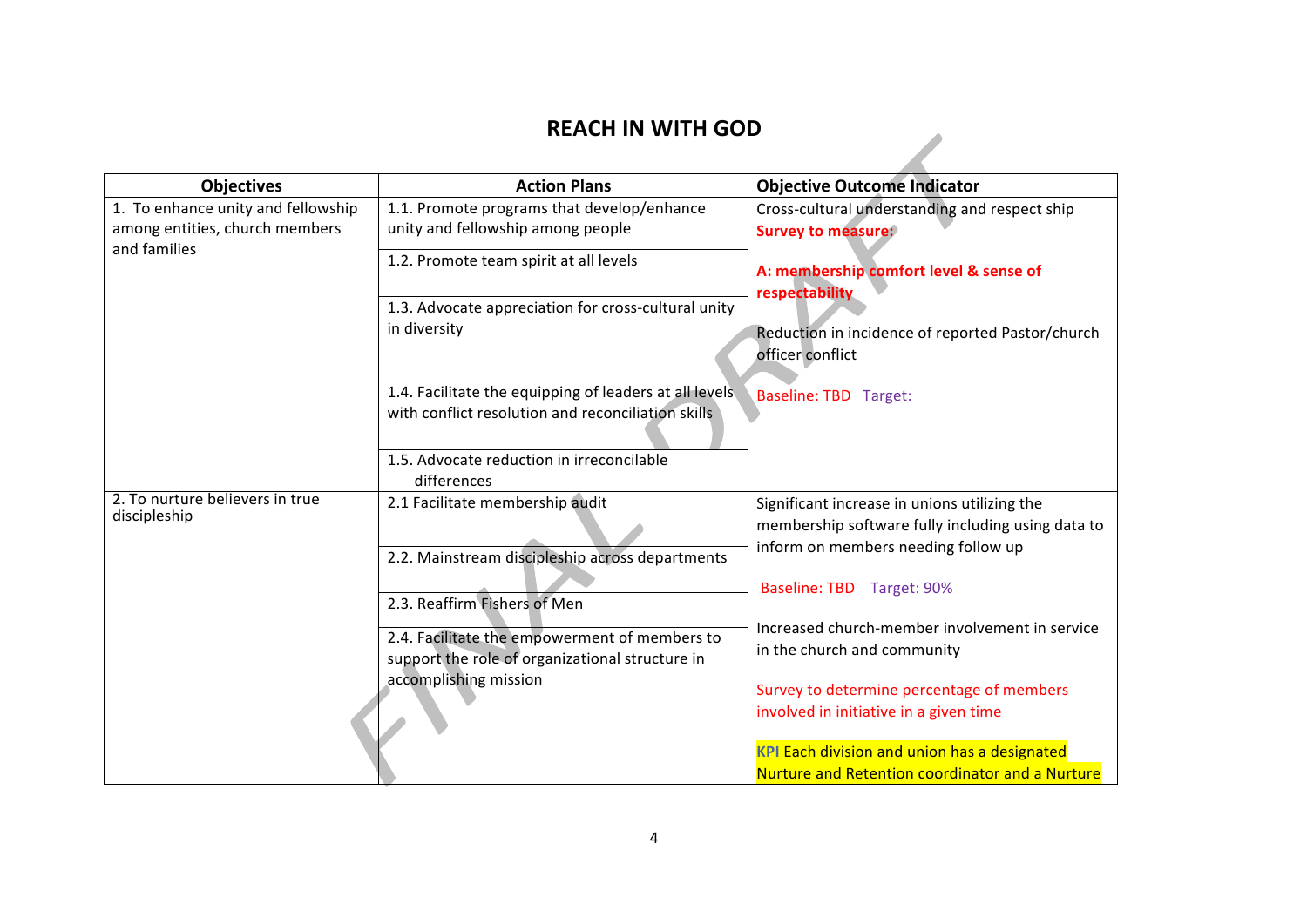| 3. To increase the involvement of<br>children and young people in the life<br>of the church                                   | 3.1. Advocate the inclusion of young members in<br>decision making at all levels<br>3.2. Facilitate child and youth friendly church<br>programming<br>3.3. Advocate the inclusion of young members in                                                                | and Retention committee<br>Division conferences held on nurture, retention,<br>and discipling<br>Baseline: TBD Target: 1 annually<br>Evidence that church members around the<br>Division recognize the need for, and support the<br>roles of, organizational structure for the<br>accomplishment of mission. Survey<br>Baseline: TBD Target: 95%<br>Increase in proportions of denominational<br>organizations, including local churches, involving<br>young members in:<br>A: Decision-making forums, B: TBD Target 100%<br>B: implementation of programs, B: TBD T: 100% |
|-------------------------------------------------------------------------------------------------------------------------------|----------------------------------------------------------------------------------------------------------------------------------------------------------------------------------------------------------------------------------------------------------------------|----------------------------------------------------------------------------------------------------------------------------------------------------------------------------------------------------------------------------------------------------------------------------------------------------------------------------------------------------------------------------------------------------------------------------------------------------------------------------------------------------------------------------------------------------------------------------|
|                                                                                                                               | leadership position at all levels                                                                                                                                                                                                                                    |                                                                                                                                                                                                                                                                                                                                                                                                                                                                                                                                                                            |
| 4. To enhance the credibility of, and<br>trust in, the leadership, the church<br>organization, its operations, and<br>mission | 4. 1. Facilitate the development of policy<br>guidelines to address board/committee<br>competence and skills mix                                                                                                                                                     | Pastors & other church leader are appropriately<br>qualified for their roles<br>Survey evaluation both qualitative and                                                                                                                                                                                                                                                                                                                                                                                                                                                     |
|                                                                                                                               | 4.2. Facilitate the orientation of new<br>leaders and board/committee members at all<br>levels<br>4.3. Facilitate continuing education to church workers<br>at all levels<br>4.4. Promote on the job leadership and administrative<br>training to all church workers | quantitative<br>Church members see their pastor as helping them<br>to use their time and talents in creative ministry &<br>show increase in confidence in all levels of<br>leadership                                                                                                                                                                                                                                                                                                                                                                                      |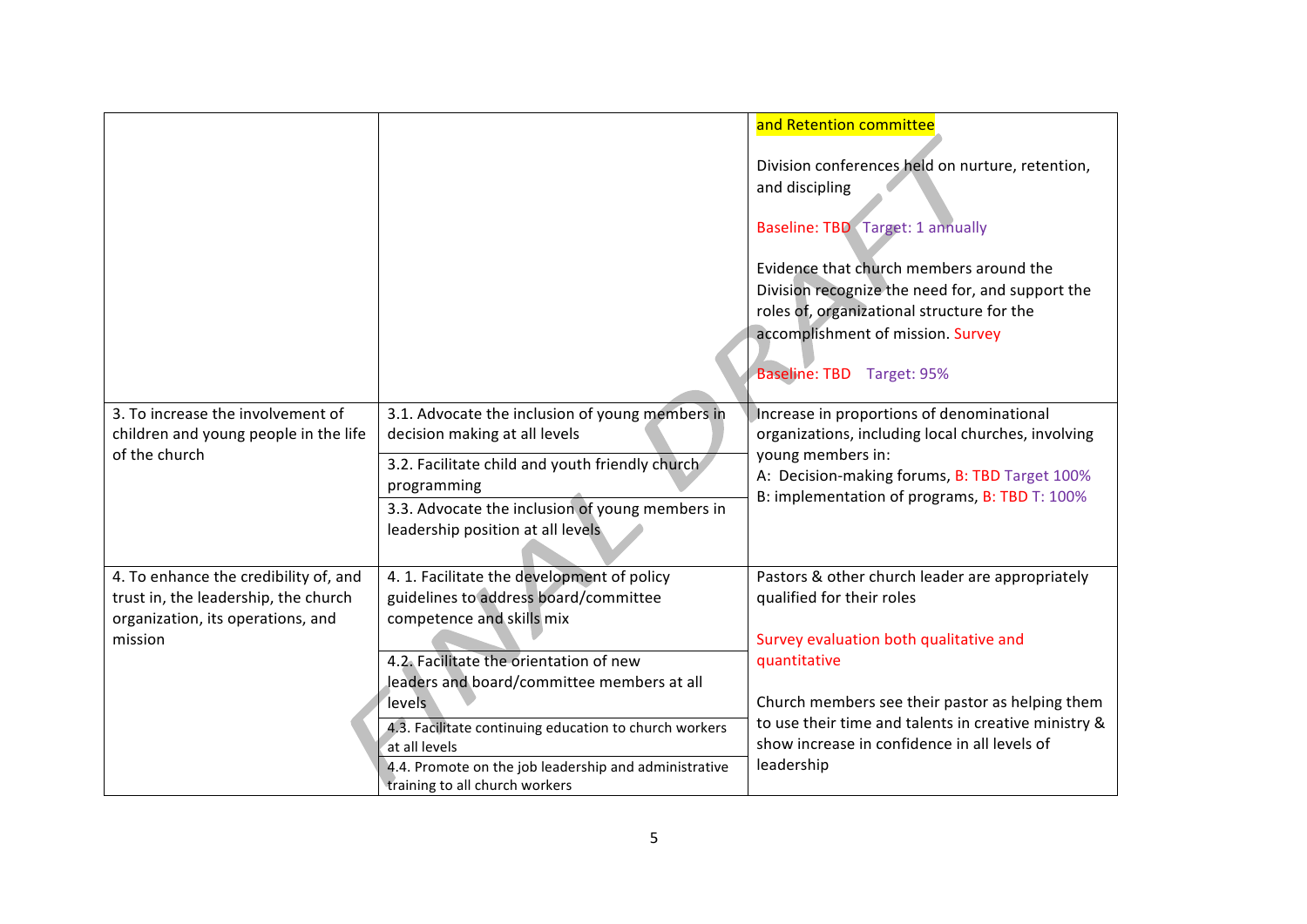|                                                                                              | 4.5. Advocate ethical/moral behaviour among church<br>workers at all levels<br>4.6. Facilitate the equipping of local church leaders<br>with leadership skills.<br>4.7. Advocate competence and relevance in<br>institutions' programming.                                                                                                                                                   | All board members, administrators, and<br>employees of institutions understand and<br>embrace their roles in denominational structure<br>and mission<br>Survey<br>All organizations and church members under-<br>stand strategic mission priorities of the<br>General Conference, their division, union,<br>local conference/mission, institutions, and<br><b>local church</b> |
|----------------------------------------------------------------------------------------------|----------------------------------------------------------------------------------------------------------------------------------------------------------------------------------------------------------------------------------------------------------------------------------------------------------------------------------------------------------------------------------------------|--------------------------------------------------------------------------------------------------------------------------------------------------------------------------------------------------------------------------------------------------------------------------------------------------------------------------------------------------------------------------------|
| 5. To promote comprehensive health                                                           | 5.1. Mainstream health in all departments<br>5.2. Facilitate the training of members and leaders to<br>embrace a holistic view of Adventist health<br>5.3. Promote healthy lifestyle and programming in all<br>institutions                                                                                                                                                                  | Improved understanding of and commitment to<br>principles of comprehensive healthful living by<br>church leadership and member<br>Baseline: TBD Target: 100% leadership,<br>membership                                                                                                                                                                                         |
| 6. To promote a culture of faithful<br>stewardship                                           | 6.1. Facilitate the mainstreaming of stewardship in all<br>departments at all levels<br>6.2. Promote Christ-centred stewardship at all levels                                                                                                                                                                                                                                                |                                                                                                                                                                                                                                                                                                                                                                                |
| 7. To ensure that all entities have<br>adequate resources for the facilitation<br>of mission | 7.1. Promote faithful tithing<br>7.2. Promote systematic and sacrificial giving<br>7.3. Promote the culture of entrepreneurship/job<br>creation<br>7.4. Promote increased giving in offerings to<br>match or exceed tithing<br>7.5. Facilitate mobilization of financial resources<br>for Mission to Cities<br>7.6. Facilitate mobilization of financial resources<br>for community services | Increase in proportion of members returning tithe<br>faithfully<br>Baseline: TBD Target: Have 50% of all baptised<br>members tithing faithfully by Dec 2019<br>Increase amount given for free will combined offerings<br>to be equivalent with tithes by Dec 2019<br>Increase in proportions of members who are gainfully<br>engaged<br>Baseline: TBD Target: TBD              |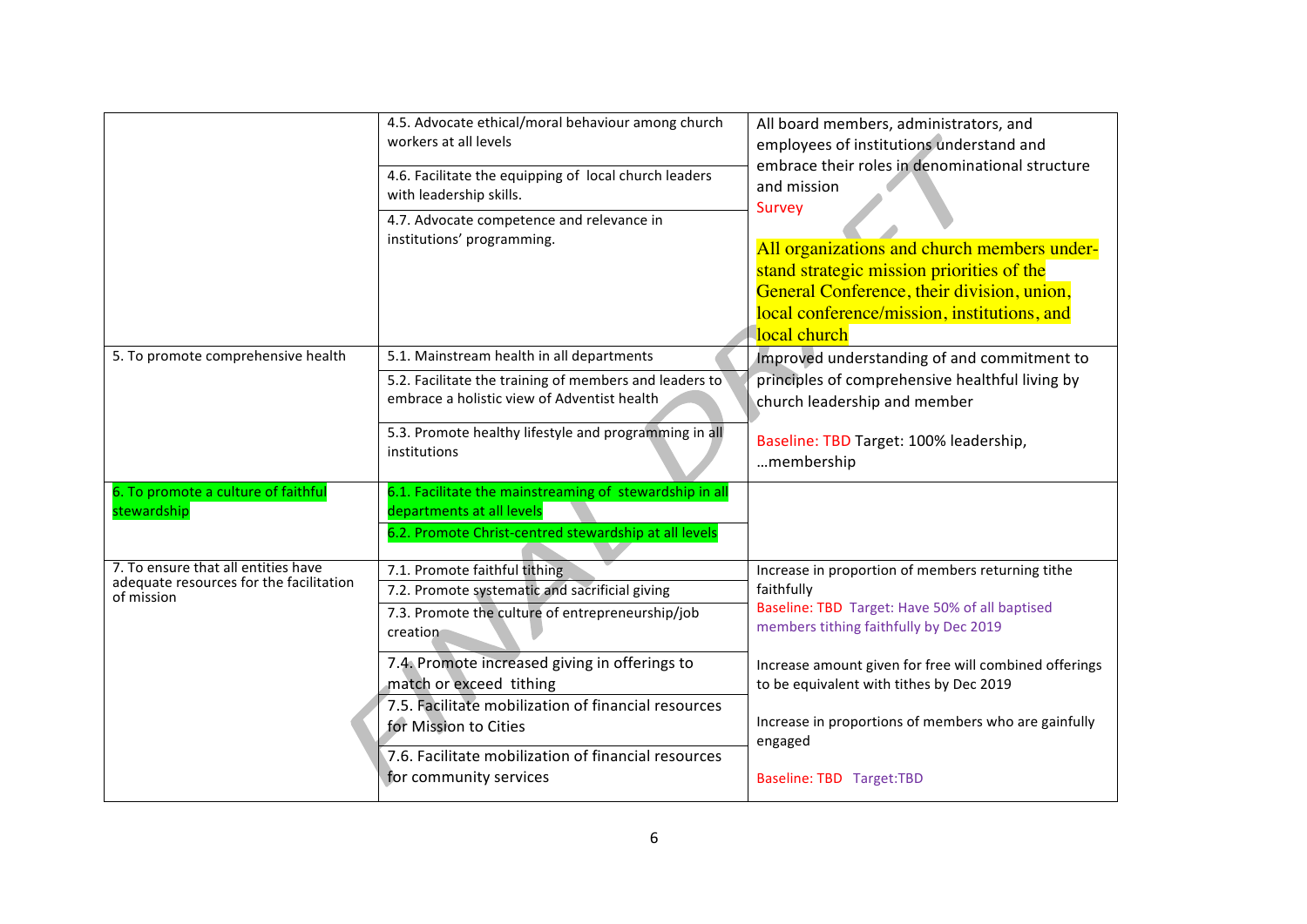|                                                                                                           | 7.7. Facilitate the establishment of effective Trust<br>Services structures at all levels                                                                                                                                                                                                                                        |                                                                                                                                                                                                                                                                               |
|-----------------------------------------------------------------------------------------------------------|----------------------------------------------------------------------------------------------------------------------------------------------------------------------------------------------------------------------------------------------------------------------------------------------------------------------------------|-------------------------------------------------------------------------------------------------------------------------------------------------------------------------------------------------------------------------------------------------------------------------------|
| 8. To ensure financial viability,<br>sustainability and accountability in<br>all entities                 | 8.1. Facilitate the production of current financial<br>statements at all levels<br>8.2. Facilitate the implementation of internal<br>controls at all levels<br>8.3. Facilitate compliancy with auditors'<br>recommendations at all levels<br>8.4. Promote self-reliance at all levels<br>8.5. Advocate Budget Based Giving (BBG) | Significant increase in the percentage of entities<br>who have annual clean audits consistently<br>Baseline: TBD Target 100%<br>Significant increase in percentage of entities that<br>are financially viable & economically self-reliant<br><b>Baseline: TBD Target: TBD</b> |
| 9. To establish adequate and<br>effective organizational structures                                       | 9.1. Promote increase in the number of organized<br>churches<br>9.2. Promote increase in the number of<br>conferences<br>9.3. Promote increase the number of unions                                                                                                                                                              | Increase in number of organized functional,<br>productive and viable ecclesiastical structures at<br>different levels.                                                                                                                                                        |
| 10. To motivate local writers to<br>produce and translate literature<br>relevant to local spiritual needs | 10.1. Facilitate the identification and reduction of<br>barriers to local writing and publishing                                                                                                                                                                                                                                 | Significant increase in the proportion of books<br>that are written by SID writes within the church<br>publication outlets<br>Baseline: TBD Target: at least 50% of books<br>distributed in our outlets be by local writers                                                   |
|                                                                                                           |                                                                                                                                                                                                                                                                                                                                  |                                                                                                                                                                                                                                                                               |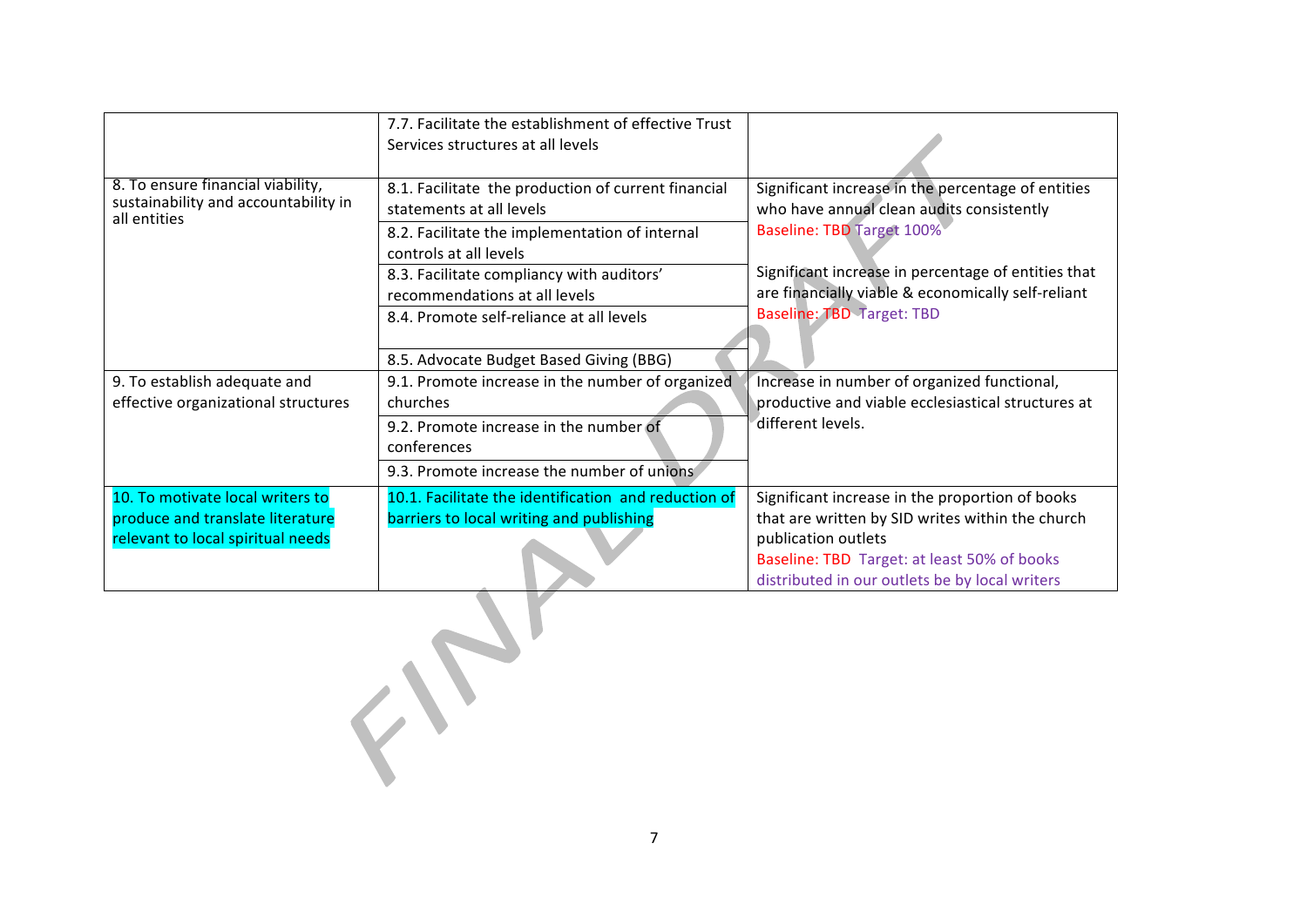## **REACH OUT WITH GOD**

 $\overline{\phantom{a}}$ 

| <b>Objectives</b>                                     | <b>Action Plans</b>                                                                                                                                   | <b>Objective Outcome Indicator</b>                                                                                                                                                                                                             |
|-------------------------------------------------------|-------------------------------------------------------------------------------------------------------------------------------------------------------|------------------------------------------------------------------------------------------------------------------------------------------------------------------------------------------------------------------------------------------------|
| 1. To reach un-entered areas and<br>population groups | 1.1. Facilitate the search and penetration of all un-<br>entered areas and population groups                                                          | Each Union to have planted church structures (<br>company, house church, church etc) in previously                                                                                                                                             |
|                                                       | 1.2. Promote recruitment of skilled volunteers to<br>reach respective target groups                                                                   | uninterred areas (including specific population<br>groups) in its territory<br><b>Global Mission Centers report to Annual</b><br>Council each year on approaches to, and<br>progress in, reaching world religions and<br><b>belief</b> systems |
| 2. To involve all members in personal<br>evangelism   | 2.1. Encourage processes that help members to<br>identify and develop their spiritual gifts                                                           | Increase in proportion of members participating<br>in personal evangelism                                                                                                                                                                      |
|                                                       | 2.2. Facilitate the mobilization of members to<br>engage in friendship evangelism<br>2.3. Facilitate the reclamation of former and inactive           | Survey.                                                                                                                                                                                                                                        |
|                                                       | members                                                                                                                                               |                                                                                                                                                                                                                                                |
| 3. To reaffirm Mission to the Cities                  | 3.1. Facilitate felt needs expos<br>3.2. Promote the re-running of Mission to Cities<br>projects in the previously hosting cities                     | Twenty percent increase, over five years, in<br>total audited membership in urban areas of<br>one million people or more                                                                                                                       |
|                                                       | 3.3. Encourage Mission to Cities' projects in cities<br>which did not host previously<br>3.4. Promote creation of a database of skilled<br>volunteers | At least one Center of Influence for every<br>250,000 people in each urban area of one<br>million people or more                                                                                                                               |
|                                                       |                                                                                                                                                       | Improved ratio of membership to population<br>in all urban areas of one million people or<br>more                                                                                                                                              |
|                                                       |                                                                                                                                                       | Improved ratio of worshipping groups to                                                                                                                                                                                                        |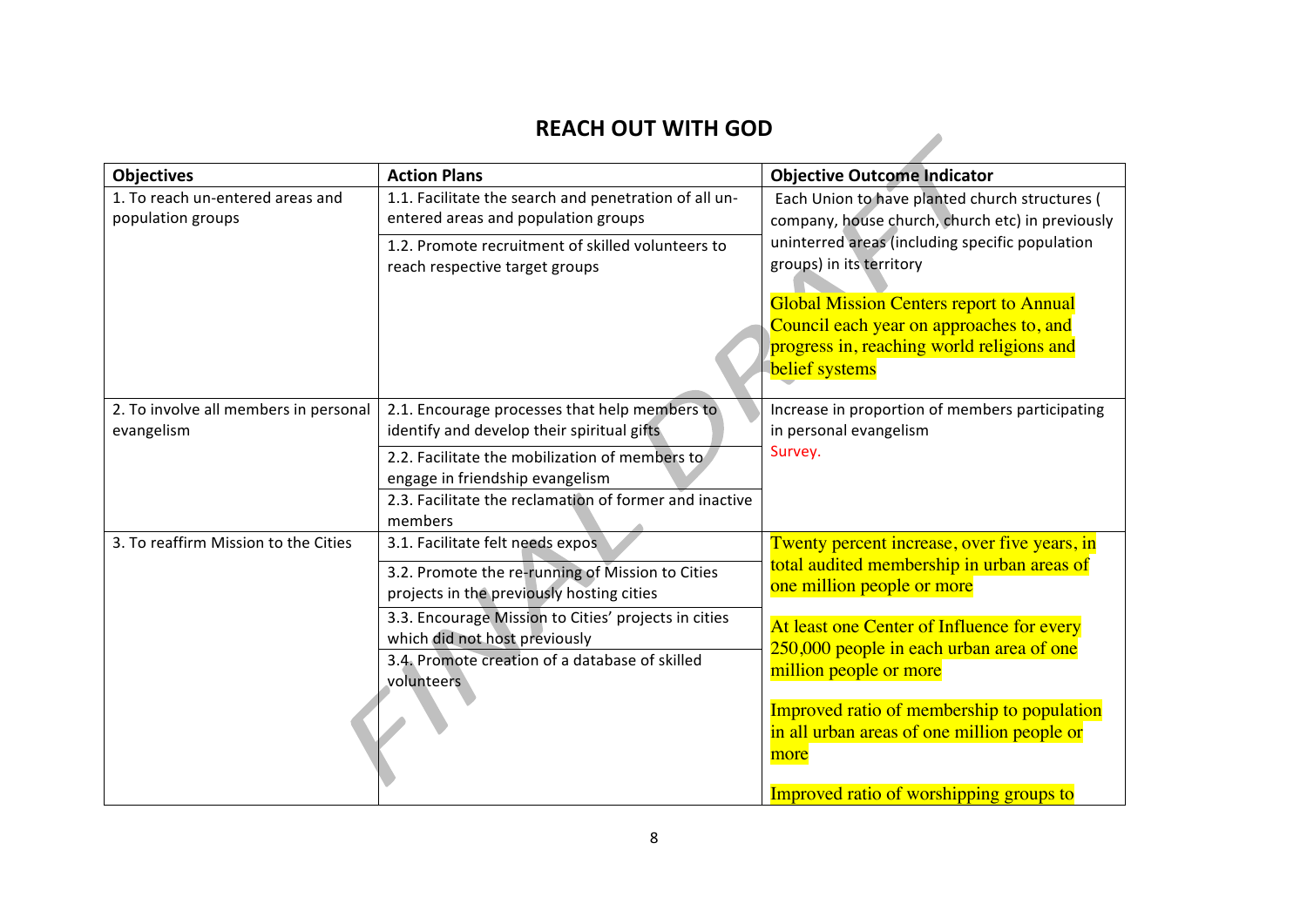|                                                                    |                                                                                                                                                                                                                                                                                                              | population in all urban areas of one million<br>people or more<br>Institutions actively assisting with mission<br>initiatives in urban areas of one million<br>people or more<br>Regular reports being made at General<br>Conference, division, and union midyear and<br>yearend meetings on progress in reaching the<br>objectives of the "It's Time" document (2013<br>AC                  |
|--------------------------------------------------------------------|--------------------------------------------------------------------------------------------------------------------------------------------------------------------------------------------------------------------------------------------------------------------------------------------------------------|----------------------------------------------------------------------------------------------------------------------------------------------------------------------------------------------------------------------------------------------------------------------------------------------------------------------------------------------------------------------------------------------|
| 4. To participate in community social<br>responsibility activities | 4.1. Facilitate assessment of possibilities in specific<br>geographic areas<br>4.2. Facilitate the building of capacity of interested<br>Adventist members for specific programs.<br>4.3. Facilitate implementation and reporting<br>4.4. Advocate working relationships with civic and<br>community leaders | Each Union to have reports of ongoing<br>community social responsibility activities at year<br>end meetings<br>Target: twice as many activities as there are<br>conferences within a Union                                                                                                                                                                                                   |
| 5. To promote comprehensive<br>Evangelism                          | Encourage impacting different levels of people in<br>communities with holistic programming that<br>addresses their social, physical, spiritual, emotional<br>and financial needs                                                                                                                             | Every local church has a plan, developed in<br>consultation with its conference/mission, to<br>reach its community using Christ's method<br>Every local church demonstrates initiative in<br>addressing the variety of mission<br>opportunities in its territory, drawing on the<br>spiritual gifts of all members<br>Survey to determine impact of<br>programs/initiatives in the community |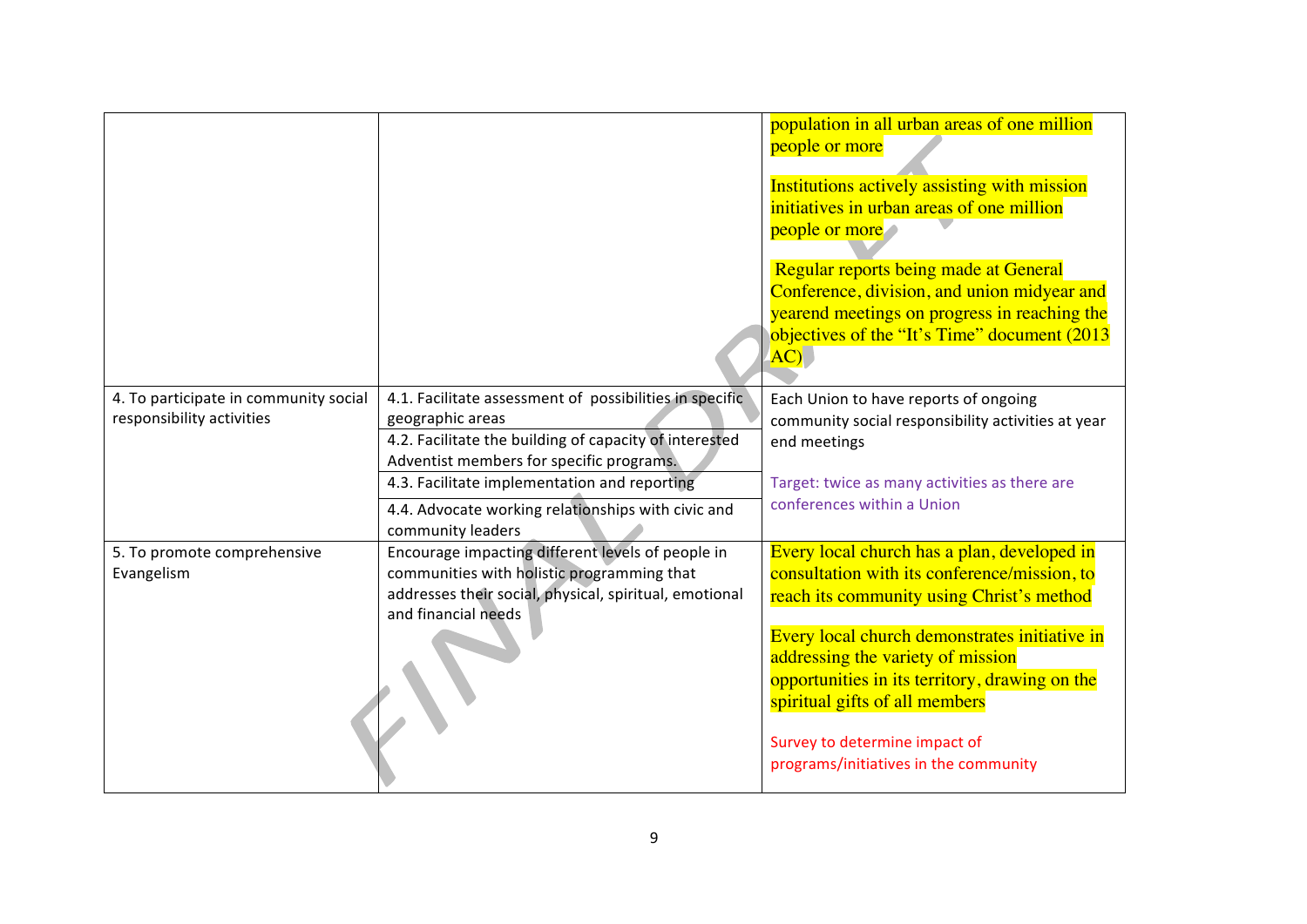| reaping campaign (event) for each employed officer<br>and director and two for every church pastor<br>annually                               | Target: Each union to increase its membership by<br>at least 50% of baseline<br>Baseline: 2015 yearend membership     |
|----------------------------------------------------------------------------------------------------------------------------------------------|-----------------------------------------------------------------------------------------------------------------------|
| 6.3. Facilitate the training and deployment of lay<br>evangelists from each local congregation to run<br>reaping campaigns (events) annually |                                                                                                                       |
| 6.4. Reaffirm the Evangelism Road Map (Cycle of<br>Evangelism)                                                                               |                                                                                                                       |
| 6.5. Facilitate monitoring and evaluation of public<br>evangelism                                                                            |                                                                                                                       |
| 7.1 Promote broadcasting of Adventist programs on<br>national television and radio channels                                                  | Have in place Mission-focused social media and<br>mobile device applications designed and widely                      |
| 7.2 Facilitate the training of pastors to use social<br>media (e.g. WhatsApp, Face Book, etc.) to reach out                                  | used by young members                                                                                                 |
| 7.3 Promote outreach services through entity<br>owned websites                                                                               | Increased coverage/penetration of Adventist<br>programs in various audio/visual media networks                        |
| 7.4. Promote increase in the Hope Channel<br>viewership                                                                                      | Target: Each Union to have at least 1 program in<br>a non-Adventist audio/visual media network in                     |
| 7.5. Facilitate the distribution of the book of the<br>year, tracts and DVDs                                                                 | their territory                                                                                                       |
| 8.1. Facilitate the formulation of maintenance policy<br>guidelines                                                                          | Well maintained church infrastructure in all<br>entities as determined by local authority<br>infrastructure standards |
|                                                                                                                                              | 6.2. Advocate a minimum requirement of one                                                                            |